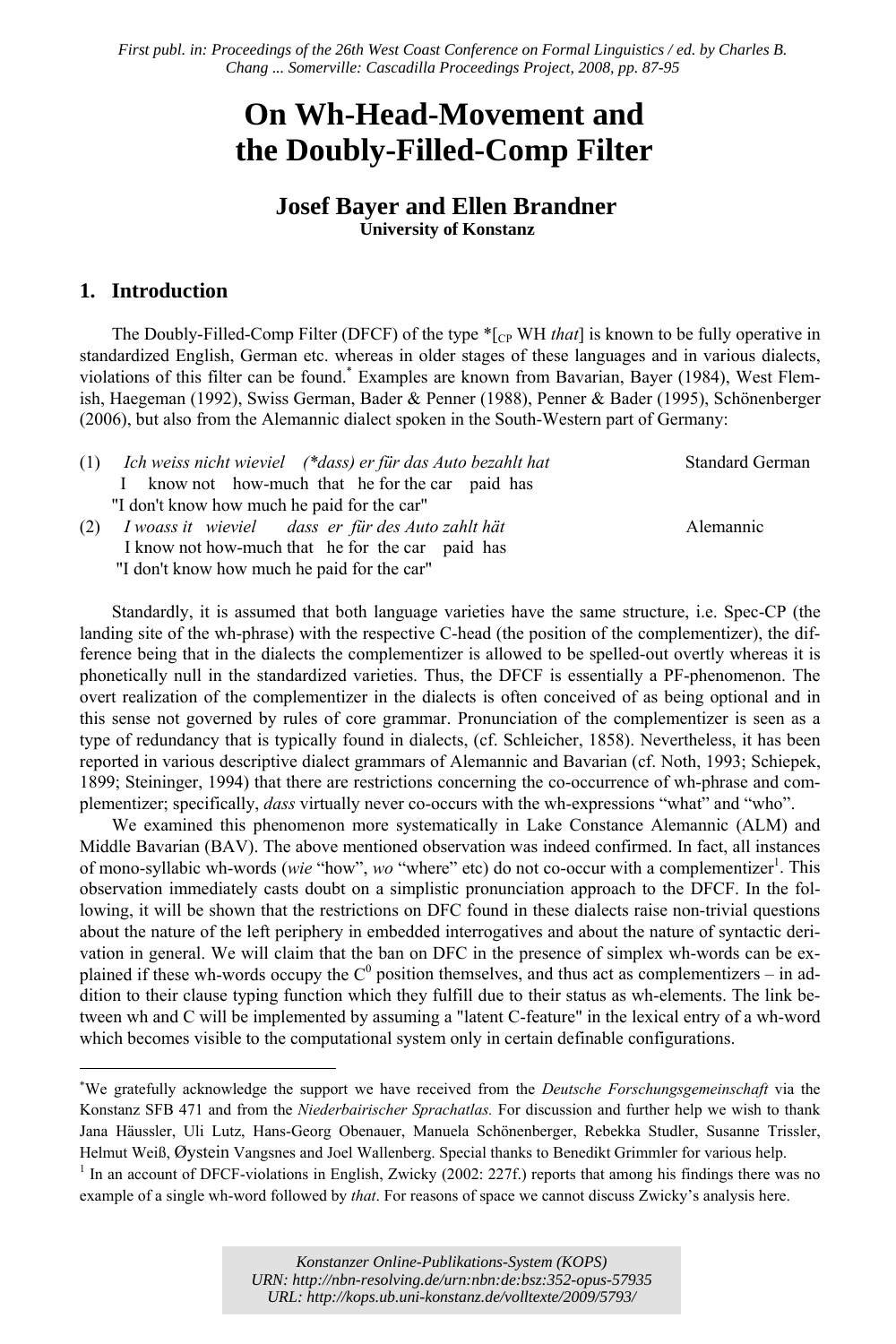The paper is organized as follows: Section 2. gives a brief overview of the empirical study. Section 3. introduces the concept of a "latent feature" and the structural environments in which it is activated. Section 4 provides independent morphophonological evidence for the head-status of short wh-words. In section 5 we draw a link to root questions in Northern Norwegian where close parallels with the patterns in ALM and BAV can be found. Speculations about the microvariational space of the DFCF phenomena (including Standard German) will conclude the paper.

## **2. Empirical research on South German**

Between 8 and 15 carefully selected informants per dialect with a sound dialect competence were presented with a questionnaire that contained sentences with different types of wh-elements and varied with respect to the presence/absence of the *dass*-complementizer. The sentences were read out to the informants by a competent speaker of the dialect. The informants had to rate these sentences for acceptability in their dialect on a 6-point scale. The total amount of test sentence pairs which appeared in randomized order was about 70. Below, we give some examples from this study which we mark with an asterisk where the judgments were in their majority negative.

Genuine wh-phrases:

Wh-PPs with a simplex wh-word (*bis wann* "until when"; *wegen was* "because of what"; *für was* "for what"; *mit was* "with what")

|  | (3) a. I frog-me, fia wos dass-ma an zwoatn Fernseher braucht | <b>BAV</b> |
|--|---------------------------------------------------------------|------------|
|  | I ask-REFL for what that-one a second TV<br>needs             |            |
|  | "I wonder what one needs a second TV for"                     |            |
|  | b. I frog mich wege wa dass die zwei Autos bruchet            | ALM.       |
|  | I ask-REFL for what that they two cars need                   |            |
|  | "I wonder why they need two cars"                             |            |

Wh-DPs/Wh-PPs with a full wh-phrase (*wieviele Leute* "how many people"; *welche Farbe* "which color"; *was für ein Depp* "what kind of an idiot"; *mit welcher Farbe* "with which color")

|  | (4) a. I hob koa Ahnung, mid wos fia-ra Farb dass-a zfrien waar |  | <b>BAV</b> |
|--|-----------------------------------------------------------------|--|------------|
|  | I have no idea with what for-a color that-he content would-be   |  |            |
|  | b. I ha koa Ahnung, mid wa für-e Farb dass-er zfriede wär       |  | ALM.       |
|  | I have no idea with what for-a color that-he content would-be   |  |            |
|  | "I have no idea with what color he would be happy"              |  |            |

#### Word-size wh-elements:

*wer* "who-NOM", *wen* "who-ACC", *wem* "who-DAT", *wie* "how", *wo* "where", warum "why".

| (5) | a. *I woass aa ned, wer dass allas am Sunndoch in da Kiach gwen is | <b>BAV</b> |
|-----|--------------------------------------------------------------------|------------|
|     | I know too not who that all at sunday in the church been is        |            |
|     | "I don't know either who all has been to church on Sunday"         |            |
|     | b. *I wett gern wisse, wa dass i do uusfülle muss                  | ALM.       |
|     | I would gladly know what that I there out-fill must                |            |
|     | "I'd like to know what I have to fill out there"                   |            |

The judgments were, of course, not as clear-cut as suggested by the starring of the examples. Nevertheless, the relative difference between the various types of wh-phrases was significant enough to allow the generalization over sentence types (3-5) in Table 1.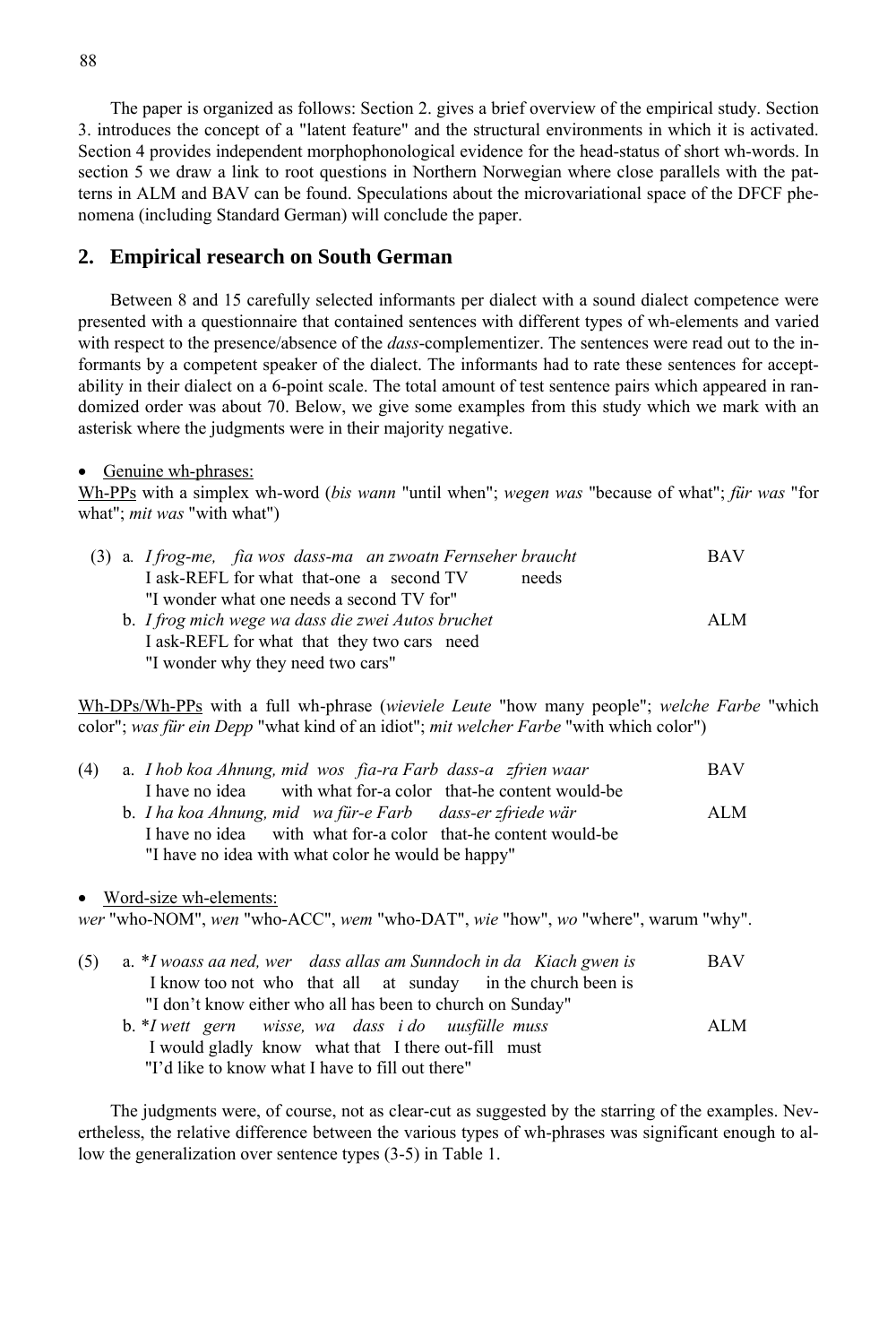| X-bar Status | <b>Subtype</b>         | <b>DFC-restriction</b> |
|--------------|------------------------|------------------------|
| wh-phrase    | Wh-DPs, Wh-PPs         | best with overt C      |
| wh-word I    | warum, wieviel, wem    |                        |
| wh-word II   | wer, wen, was, wie, wo | worst with overt C     |

#### **Table 1. Hierarchy of wh-elements w.r.t. DFC**

The intermediate status of wh-word I *warum*, *wieviel* and *wem* (i.e. the rather high acceptance of the complementizer) can be explained for the former two by considering their internal structure. These items are actually complex: *warum* ("why") is  $[p<sub>P</sub> war [p<sub>P</sub> um ~~was~~]]$  and *wieviel* ("how much") is composed of wh *wie* and Q(P) *viel*, i.e. it is syntactically a DP or AdvP. For the datives, we follow Bayer, Bader & Meng (2001) where it is shown that dative phrases unlike nominatives and accusatives involve a Kase Phrase (KP) which shows a definable similarity with ad-positional phrases (PPs); in other words, datives are also internally complex. Given this, the proper generalization must be that strictly word-size wh-elements are in complementary distribution with the complementizer. The natural conclusion is then that a word-size wh-element in fact occupies the C-position rather than the Spec-CP position. In the rest of the paper, we will defend an analysis along these lines.

#### **3. Analysis**

## *3.1 A latent C-feature*

We will assume here without going into further details that embedded questions must be syntactically typed for  $\le$ interr $\ge$  and that typing is achieved either by the insertion of a Q-particle or by movement of a wh-expression to the left edge of the clause, much in the spirit of Cheng's (1991) Clausal Typing Hypothesis. We suggest that short wh-words of type I are lexically specified not only for the feature <wh> but also for the latent categorial feature <C>. "Latent" means that <C> can be activated in the derivation. Wh-words of type I are therefore  $\lt$ +wh,  $\alpha$ C>. If certain structural conditions are met, the C-value is activated and the wh-word will project to the CP level and thus head the clausal projection as a complementizer. If these structural conditions are not met, the feature will not be activated;  $\langle \alpha C \rangle$  will then turn into <-C> and can disappear from the representation without harming interface conditions. The concept of feature latency provides the necessary flexibility which is needed in order to account for the data, as will be discussed in detail in the following section.

#### *3.2 The structural conditions*

We follow recent work, Koeneman (2000; 2002), Bury (2002), Fanselow (2002) and Brandner (2004) according to which head movement can be re-analyzed as self-attachment of a head to the highest maximal projection iff the head in question contains a (so-far unactivated) categorial feature by which this head is able to induce its own X-bar projection, see also Donati (2006) for nominal whheads. In our case, the feature that licenses this head-movement is the latent C-feature  $\alpha$ C $>$ <sup>2</sup>. Once it is merged to the clausal projection (TP in this case), it is in a selection relation to its complement and thus it is in the right configuration to project, see Surányi (2003). It is exactly this configuration where the latent feature  $\alpha$ C> turns into  $\alpha$ +C> and can thus project a CP (i.e. the projection of a lexical complementizer). In this case, the insertion of a complementizer is superfluous and therefore ruled out by economy. The projected CP is, of course, also endowed with the feature  $\lt$ +wh>, due to the wh-feature of the wh-word. In the first step of the derivation, the wh-item is externally merged, and the verb – being the selecting element – projects.



<sup>&</sup>lt;sup>2</sup> Note that the wh-element has to move in any case, due to the assumptions about clausal typing in 3.1.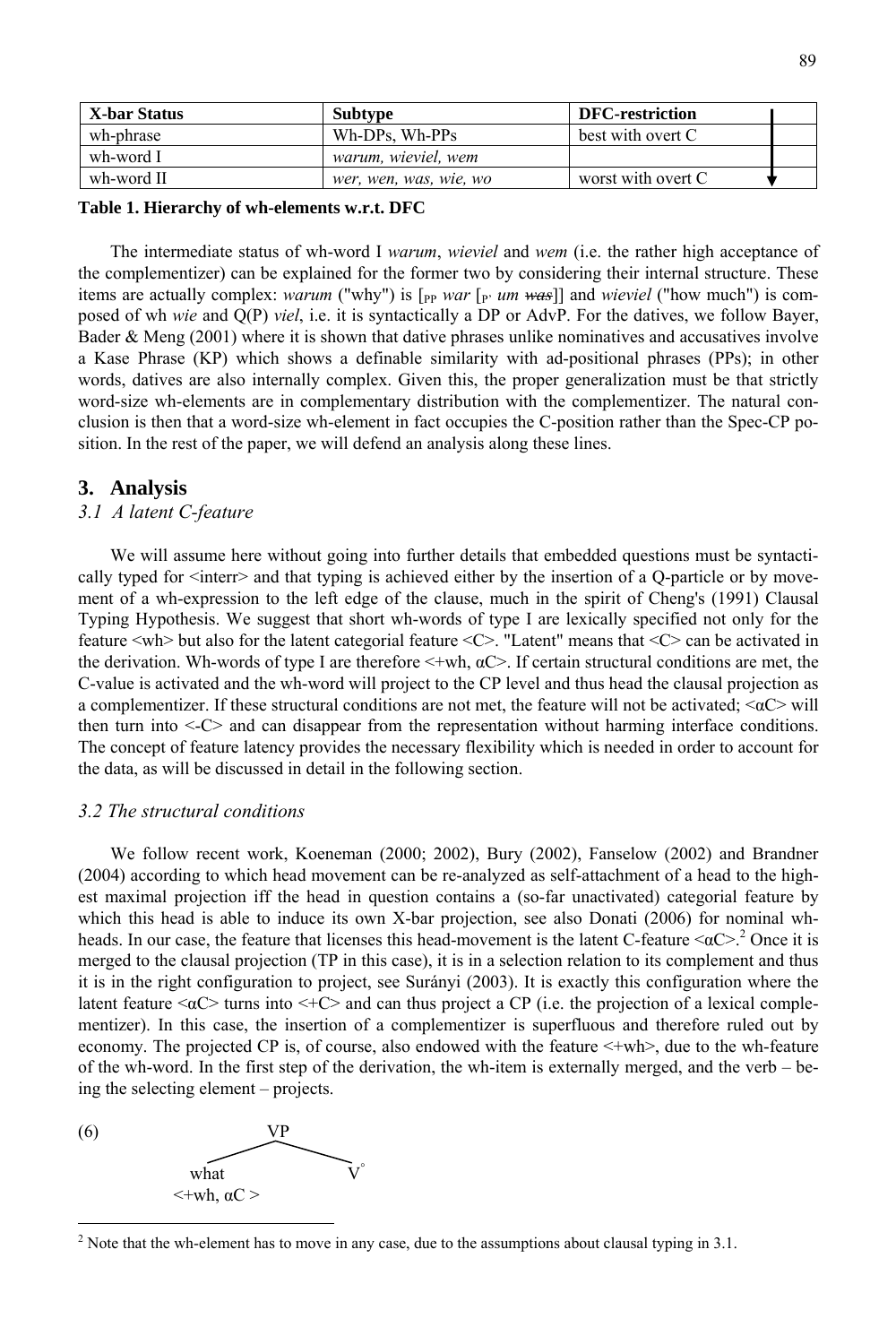The wh-element has to move to the left edge, i.e. it will be re-merged (internally merged) with TP. It is then in a sister-relation with TP, and TP is accordingly its structural complement; in other words, the wh-marked element *selects* TP. The latent C-feature can now be activated and the wh-word projects to CP-level.



The wh-word is in a sense like a "typing particle", and it is simultaneously a complementizer. It is like the interrogative complementizer *ob* ("if", "whether") but differs from it by expressing a semantic restriction and binding a variable in VP, i.e. it heads a constituent question.

Turning to complex wh-phrases (P *wh*, *which* X etc.) it is immediately clear that here the whelement will not be able to activate its C-feature. The reason is that it merges in the first step with some other constituent. E.g. *für was* ("for what") has the structure  $\begin{bmatrix} p_{\text{P}} \text{ für } [\text{NP} \text{ was}]] \end{bmatrix}$  in its base position. "Trapped" in a branching phrase, the wh-element will never become a sister of TP, i.e. its  $\langle \alpha C \rangle$  feature cannot be activated. This phrase then moves as a maximal projection (PP, DP, KP etc.) to the specifier of CP. In this case, the insertion of the complementizer *dass* is possible, resp. required.



Finally, in the case of wh-in-situ and multiple questions, the latent C-feature remains unactivated. Since the wh-element is not moved, it will not reach a position in which it is in a sisterhood relation with TP. The derivation converges nevertheless because <- $C$  can be removed without any damage.

#### *3.3 Chain uniformity and Reconstruction*

In (6) it is the verb that projects, and its sister is non-projecting. Therefore it is  $X^{max}$  by definition. If selection by V forces the wh-word to be  $X^{max}$ , how can the head of the chain project and therefore have X<sup>min</sup> status? Stranded adjuncts to the wh-element show that the base position indeed cannot have been in a head position.

(9) (*Ich will wissen*) *wen sie* [*wen aus Paris*] *gesehen hat* I want to know who she whom from Paris seen has "I want to know who she saw from Paris"

Notice, however, that the shape of short wh-elements permits a dual X-bar interpretation. Simplex lexical items can be interpreted as a phrase or as a head. We thus suggest the following condition: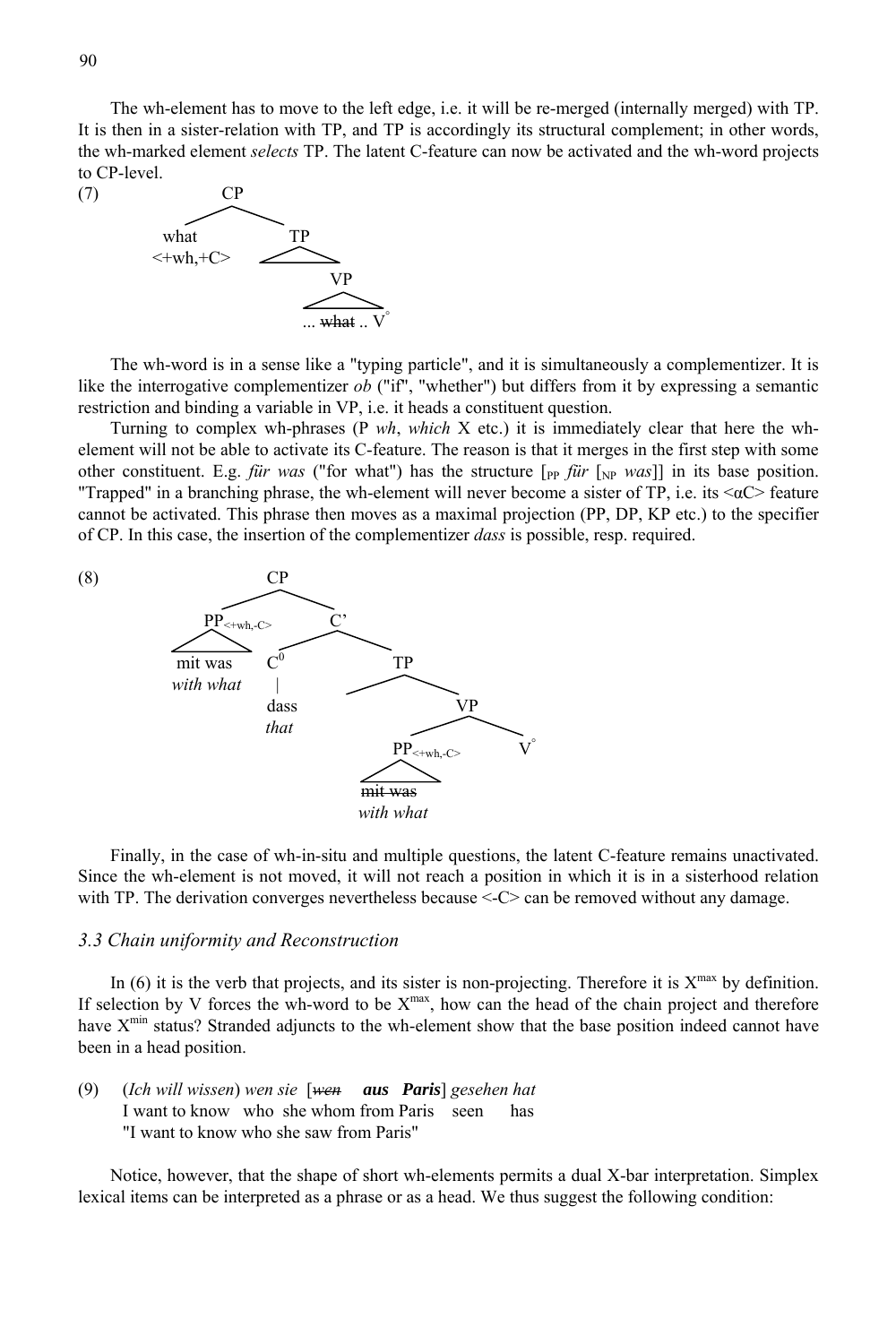(10) Morphological condition of chain uniformity

The chains  $CH = \langle X^{\circ} \dots XP \rangle$  and  $CH = \langle XP \dots X^{\circ} \rangle$  are uniform iff  $X^{\circ}$  is surface-equivalent with XP, and XP is surface-equivalent with  $X^{\circ}$ .

For concreteness, the chain headed by *wen* in  $(9)$  is  $X^{max}$  at the foot and can therefore license the PP adjunct *aus Paris*, while it is  $X^{min}$  at the head of the chain. As such it can activate  $\langle \alpha C \rangle$  and project a wh-CP. Since a genuine wh-phrase always branches, no projection ambiguity of this sort can arise in the other cases.

Wh head-movement is furthermore compatible with reconstruction in the sense of the copy-anddelete mechanism. The assumption is that at LF the restrictive term appears only in the base and is (normally) deleted in the operator position. Thus, a word-size wh-element which activates the C-feature will at LF be stripped down to a pure wh-operator whose semantics is similar to a disjunctive operator (see Jayaseelan, 2001 and Bayer, 2004). The variable in the scope of this operator is the residue of whmovement minus the wh-part.

#### *3.4 Economy of projection*

The proposed system entails two economy conditions:

(11) Head Preference or Spec-to-Head Principle Be a head rather than a phrase! (van Gelderen (2004:10)

This principle has been shown by van Gelderen to be operative in grammaticalization. We would like to suggest that the introduction of a latent C-feature in the lexical entry of an element (which enables the element to be re-merged as a head) is the first step of a grammaticalization process for which (11) is relevant. The variation that is attested in the South German dialects seems to be the 'precursor' structure for grammaticalization, see below for more on this issue.

The second economy principle could be formulated as follows:

(12) Do not merge more lexical items than necessary!

This entails that a single lexical head may host several functional features that are projected to the maximal projection, much in the spirit of Bobalijk  $\&$  Thrainsson's (1998) approach to split IP, see also Sobin's (2002) suggestions concerning 'very minimal CPs'. Finally, also in line with Sobin, the system does not require that all operations of feature checking necessarily involve a spec-head configuration. If we are right, then we have found a case where internal merge (movement) is closer to the optimal design than external merge, see Chomsky (2005) for further discussion of this issue.

The analysis proposed here is compatible with well-motivated general assumptions about the functional elements occurring in natural languages. First, the wh-words under consideration belong to a small closed class, and they have the morphophonological shape (monosyllabicity) which is typical for function words. Second, in many languages, the (unmarked declarative) complementizer is historically the wh-word "what". To mention just a few examples: *que* in French/Portuguese/Spanish, *che* in Italian, *что* (*shto*) in Russian, *ço* in Polish, *τί* (*ti*) in Greek which comes out as the complementizer *ότι* (*oti*), *che* in Persian which changes to the complementizer *ke*, <sup>3</sup> *ki* in Hindi-Urdu and various other Indo-Aryan languages, among many others. If van Gelderen (2006) is right in assuming that it is the loss of features which is necessary in order for grammaticalization to become 'complete', then we can categorize the ALM/BAV situation as "being on the way" whereas e.g. in French and Italian, the process is completed in the sense that "what" has started a new life as a <-wh> complementizer and thereby lost the wh-feature for "what" if used as the complementizer. Finally, the concept of a latent C-feature is further supported by the fact that it is also found in prepositions, which have a dual status too. Examples from English would be *after* and *for*, see van Gelderen (2006). In German, prepositions like *seit* ("since"), *bis* ("until"), *ohne* ("without"), can act as pure prepositions, combining with a noun (as in *un-*

 $3$  According to Gernot Windfuhr (p.c.)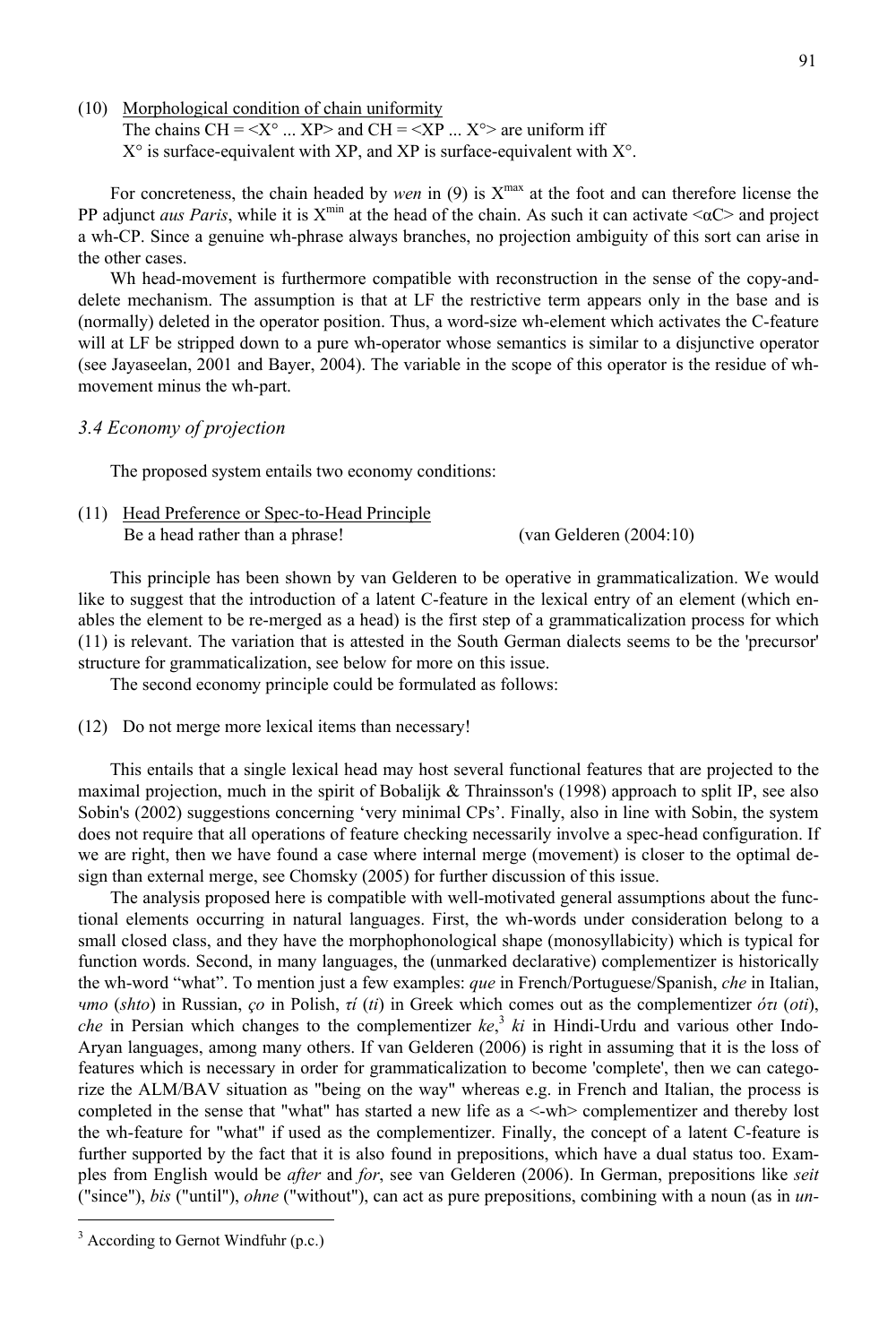*til Wednesday*), or as complementizers, combining with a clause (*until he has found out what he wants*…).

To sum up, our analysis is supported by economy principles that have been established independently, and by the fact that many languages "recycled" short wh-words as the unmarked complementizer.

# **4. Further evidence for the head status of the wh-C: cliticization and epenthesis**

ALM shows a phenomenon of *n*-intrusion – a case of consonantal epenthesis – which is motivated by avoidance of a hiatus between adjacent vowels. *N*-intrusion is typically found when the right vowel initiates a clitic pronoun. Ortmann (1998) presents a detailed morphophonological discussion. He establishes the generalization that *n*-intrusion is only possible if the clitic pronoun is right-adjacent to a functional head. Consider now the data in  $(13)$  and  $(14)$ .<sup>4</sup>

| $(13)$ a. wa - <b>n</b> -er tuet | isch<br>b. $wo$ -n -er ani |
|----------------------------------|----------------------------|
| what-N-he does                   | where-N- he towards is     |
| "what he does"                   | "where he has gone to"     |

(14) \**Wa -n- isch denn do passiert*? what-N-is PRT there happened "What has happened there?"

*N*-intrusion is only possible where the wh-element is in the C-position. It is not possible in (14) where the wh-word is in the Spec-CP position of a root clause. A related process – external sandhi – can be observed in the V-cluster (which arguably involves head amalgamation), but not with adjectives which head an  $AP<sup>5</sup>$ .

| $(15)$ a. wo-n-er gange-n -isch | b. * dass es schö-n-isch |
|---------------------------------|--------------------------|
| as-N-he went -N -is             | that it nice-N-is        |
| "as he left"                    | "that it is nice"        |

Importantly, both *n*-intrusion and sandhi are blocked when the potential host of the clitic is part of a phrase.<sup>6</sup>

| (16) a. $\ast$ [wege wa] -n -er sich so uffregt b. $\ast$ [wieso]-n-er nümme kunnt |                                    |
|------------------------------------------------------------------------------------|------------------------------------|
| because what-N-he REFL so excites                                                  | why -N-he no-longer comes          |
| "because of what he gets so upset"                                                 | "why he does not show up any more" |
| c. $\mathbf{X}$ [vo wo] -n-er herkommt<br>from where N he comes                    |                                    |

 from where-N-he comes "where he comes from" (Swabian, Susanne Trissler, p.c.)

Similar facts can be observed in BAV, with the difference that BAV shows *r*-intrusion and sandhieffects in which an underlying /*r*/ surfaces. For reasons of space, the data cannot be presented here. In both dialects, merger of *dass* in the C-position establishes a proper context for cliticization to succeed. The data from ALM in (17) show how merger of *dass* "rescues" the examples in (16a,b).

<sup>&</sup>lt;sup>4</sup> Notice that the form of *was* ("what") in (13a) is /*wa*/. For *wo* in (13b) there is equally no underlying /*n*/-phoneme  $\frac{5}{5}$ . The propounced/underlying forms are [gauge] (gaugen/and [gabe] (gaben/gapeortively

The pronounced/underlying forms are [*gange*]*,/gangen/* and [*schö*], /*schön*/ respectively. 6

According to Rebekka Studler and Guido Seiler (p.c.), speakers of Swiss German allow *n*-epenthesis also in these cases. However, Swiss German seems to have a much wider range of *liaison* in general and should therefore be studied independently.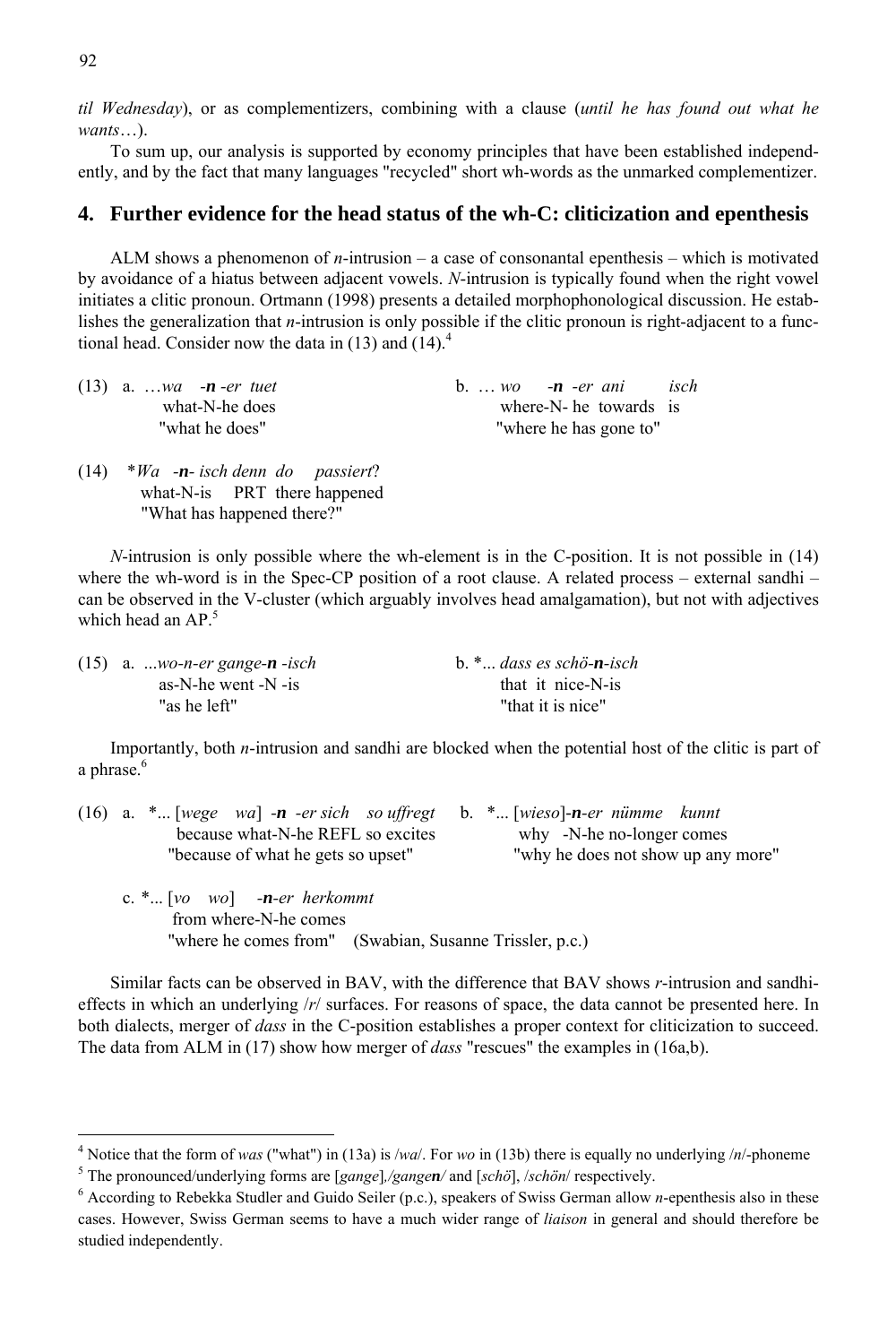|                               |  |  | $(17)a$ .  [wege wa] dass-er sich so uffregt b.  [wieso] dass-er nümme kunnt |                                    |  |                             |  |
|-------------------------------|--|--|------------------------------------------------------------------------------|------------------------------------|--|-----------------------------|--|
|                               |  |  | because what that-he REFL so excites                                         |                                    |  | why that-he no-longer comes |  |
| "what he gets so upset about" |  |  |                                                                              | "why he does not show up any more" |  |                             |  |

In sum, the facts about cliticization and epenthesis provide strong independent evidence for the analysis according to which wh-words of type II are internally merged as heads and not as phrases – at least in the syntactic environment discussed until now, i.e. embedded interrogatives.

But coming back briefly to (14), the example shows in addition that short wh-words of type II are obviously not necessarily merged as heads, i.e. in root clauses where the finite verb occupies the  $C^0$ position, the wh-word is merged as an  $X^{max}$ . Note that this is expected in our approach since these elements have a dual status, cf. the discussion on chain uniformity in section 3.3. One further piece of evidence for the oscillating projection status of these items comes from the fact that they are compatible with an overt complementizer if they are contrastively focused. (18) is taken from Noth (1993: 424) who notes that the insertion of *dass* is licit only because the wh-words are heavily stressed:

(18) *Ich woass WO dass er abfahrt aber noit WENN* I know where that he leaves but not-yet when "I know WHERE it (the train) will leave but not WHEN"

This pattern can be accounted for if we assume, following Cardinaletti  $\&$  Starke (1999) that focal stress requires strong pronouns and that strong pronouns have a richer syntactic structure than weak or clitic pronouns. The focal stress thus prevents the wh-words in (18) to merge as heads.

# **5. North-Norwegian dialects**

There is evidence from the Tromsø dialect of Norwegian that short wh-words should be analyzed as heads (cf. Westergaard &Vangsnes, 2005; Vangsnes, 2006). If the left periphery hosts a head-type wh-element, head-raising (V-second) is  $-$  at least for certain speakers  $-$  blocked. If the left periphery hosts a genuine wh-phrase, V-second is obligatory:

| (19) | a. V-second                                     | b. No V-second                                |
|------|-------------------------------------------------|-----------------------------------------------|
|      | $(*)$ Ka sa han Ola?                            | Ka han Ola sa?                                |
|      | what said ART-Ola                               | what ART-Ola said                             |
|      | "What did Ola say?"                             |                                               |
| (20) | a. V-second                                     | b. No V-second                                |
|      | [Ka slags bil] <b>har</b> han Jens kjøpt sæ?    | *[Ka slags bil] han Jens <b>har</b> kjøpt sæ? |
|      | what kind-of car has ART-Jens bought himself    | w.k.o. car ART-Jens has bought h.self         |
|      | "What kind of car has Jens bought for himself?" |                                               |

We cannot offer an explanation why the wh-words can head root clauses in North-Norwegian but only embedded ones in South German. However, the distribution is strikingly parallel. Even the findings about the difference among word-size wh-elements (type I versus type II) in Southern German are echoed in the Tromsø dialect. Bi-syllabic wh-words of the *warum* type are incompatible with the suspension of V-second. According to Vangsnes (2005) they are historically phrase-like.

| $(21)$ koffør | "why"<br><< | $kor + for$ | $how + for$   |
|---------------|-------------|-------------|---------------|
| katti         | "when" $<<$ | $ka + tid$  | what $+$ time |

Furthermore, the effect of focusing the wh-word seems to be parallel in both (groups of) dialects. The contrast in (22) shows that focus on *ka* requires V-second and should therefore be seen on a par with the ALM example in (18) where focus on *wo* conditions merger of *dass*:

 $7$  (\*) should signal that ungrammaticality results only for a subset of speakers.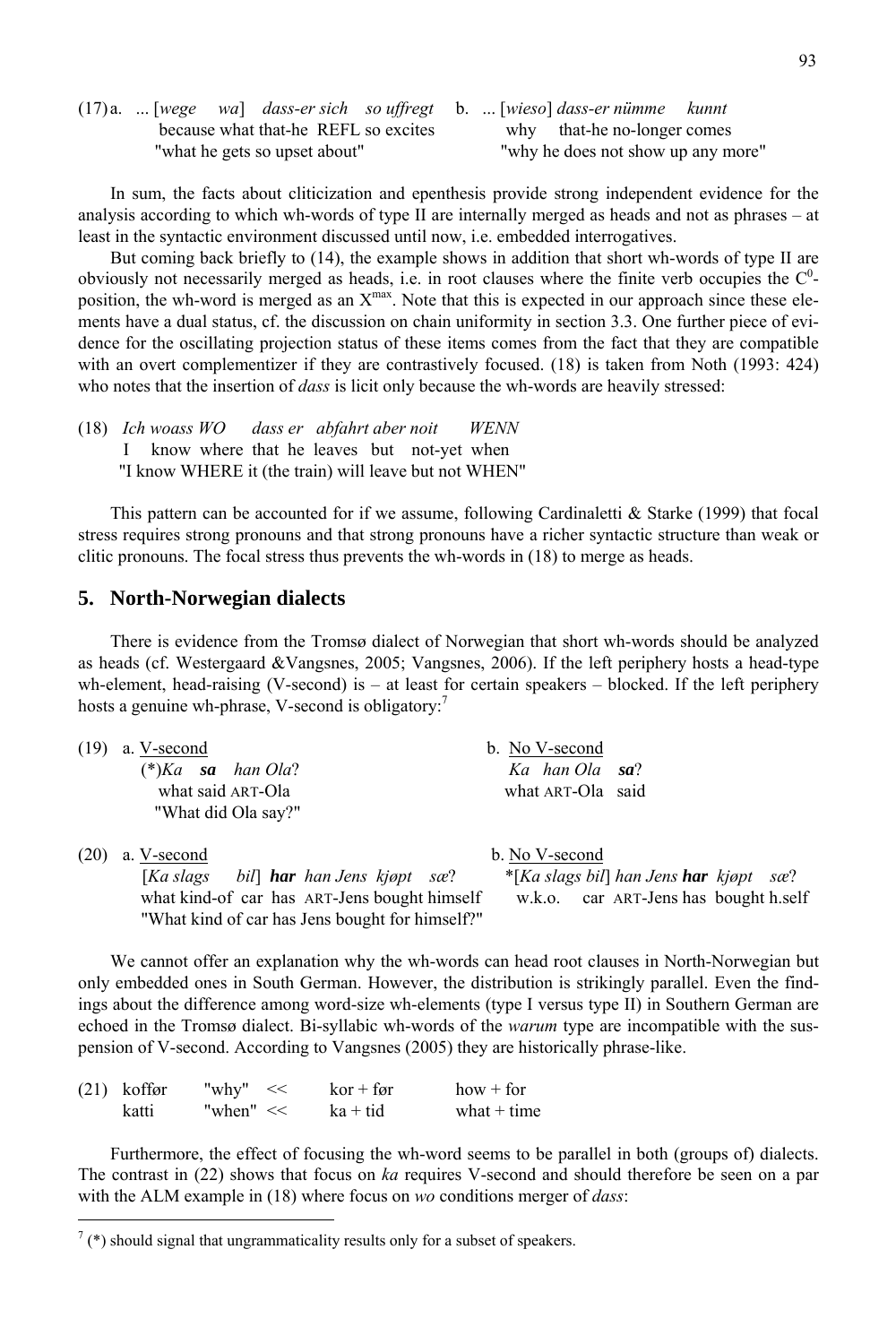|  |  | $(22)$ a. KA sa han Ola? |  | b. $*KA$ han Ola sa? |  |
|--|--|--------------------------|--|----------------------|--|
|  |  | what said art-Ola        |  | what art-Ola said    |  |

These parallel findings in the variable behavior of simple wh-words support the idea that the computational system allows much more flexibility in terms of phrase structure than has previously been thought.

## **6. What about symmetrical DFC/DFCF-languages?**

In the preceding sections we have discussed dialects which show variation in the occurrence of the complementizer, and we have argued that the distribution is due to the possibility of a short wh-word to be merged into the C-position. But what about languages or dialects which do not show such variation? The standard languages (e.g. German) generally do not use an overt complementizer in the presence of a wh-element; other dialects seem to insist on merger of a complementizer throughout. West-Flemish (WF, cf. Haegeman,1992) as well as the variety of ALM spoken in and around Ortenau, Baden (ORT) seem to be such cases.

Turning first to the standardized languages, one hypothesis that may come to mind is that the latent C-feature somehow spread to *all* types of wh-expressions, including complex wh-phrases. However, this hypothesis is untenable as it would ascribe projective capacity to the phrase. It would also undermine the grammaticalization scenario by which short wh-items can adopt a C-feature and ultimately even turn into <-wh> complementizers. A more realistic hypothesis would be that none of the above mentioned varieties has a latent C-feature. This would explain those dialects that always insert a complementizer. However, the question remains how to explain the absence of C in Standard German (and in other standard languages). The idea we would like to pursue is that cliticization plays a decisive role here. The dialects under discussion require an overtly filled C-position which can serve as the host for the clitics. Notice now that Standard German does not have a genuine clitic system (cf. Cardinaletti, 1999). Therefore, the insertion of an overt head in the C-position does not make any distinction in terms of a converging derivation. To the extent that the head of a properly typed CP can be identified via the syntactic environment (the matrix verb and the wh-element in Spec-CP), economy considerations favor an empty complementizer. The discussed varieties can then be distinguished by the morpho-lexical variation summarized in table 2.

|                                        | <b>ALM/BAV</b> | WF / ORT | <b>Standard German</b> |
|----------------------------------------|----------------|----------|------------------------|
| latent $\langle C \rangle$ on wh-words |                |          |                        |
| overt C-head                           |                |          |                        |
| clitic pronouns                        |                |          |                        |

#### **Table 2. Properties of wh-words and pronouns**

If we are on the right track, the variation concerning the DFCF in West-Germanic can be ascribed to lexical variation in the sense of Borer's (1984) suggestions for parametric syntax. The concept of latent (categorial) features together with a certain degree of flexibility in projecting the clausal structure appears to be more adequate than the rigid projection system of traditional X-bar theory in accounting for the empirical phenomena discussed in this paper. Future research will show whether this flexible approach to clausal structure can be used fruitfully also in other areas of the grammar.

## **References**

Bader, Thomas & Zvi Penner (1988). "A Government-Binding account of the complementizer system in Bernese Swiss German". *Arbeitspapier 25*. Universität Bern. Institut für Sprachwissenschaft.

Bayer, Josef (1984). "COMP in Bavarian syntax". *The Linguistic Review* 3. 209-274.

Bayer, Josef (2004). "Decomposing the left periphery. Dialectal and cross-linguistic evidence ". In Horst Lohnstein & Susanne Trissler (eds.). *The Syntax and Semantics of the Left Periphery*. Berlin, de Gruyter, 59-95.

Bayer, Josef, Markus Bader & Michael Meng (2001). "Morphological underspecification meets oblique case: syntactic and processing effects in German". *Lingua* 111: 465–514.